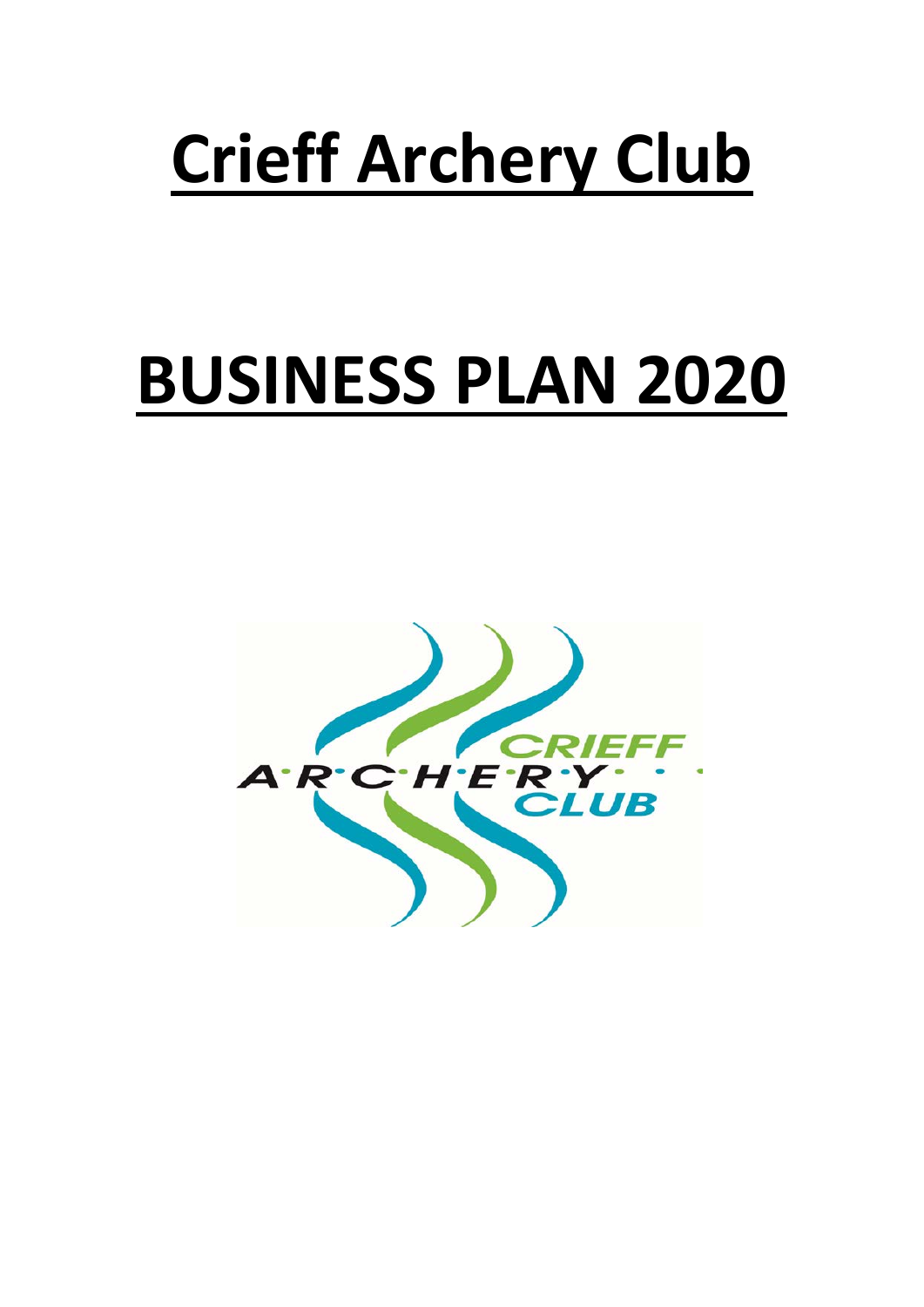# **SECTION I**

### **Introduction.**

Crieff Archery Club was formed in 1992 by Alex Cargill who is the current President. From the start of the club till now members have achieved notable success in open tournament, at the time of writing the club members have won over 30 Scottish championship titles at all age groups.

The club started at the old Crieff high school outdoors and Crieff Hydro in the winter. We were forced to move to Ardvreck School as the pavilion was burnt down and we had nowhere to store our equipment - £3000 worth of equipment was lost resulting in a major fundraising exercise to keep the club going.

After over twenty years of shooting at the Ardvreck Field we were told we could no longer shoot there (a few years ago) and we managed to agree with the Crieff Rugby Club that we could use their field at Braidhaugh.

Then Ardvreck told us we couldn't use their hall either and after a major upheaval we agreed to use the Crieff Community Campus which was a significant increase in our costs. Now the club hopes to continue at both venues and look to continued success.

### **Do we view our club as a business?**

The committee have strived to run the club in a "business" like manner but we are not a business in the sense that we are not driven by profit but to retain enough funds to "self-insure" the club.

### **What is our club business plan designed to achieve?**

1. In order to survive as a club we must retain an adequate membership to ensure we meet our overheads and replace equipment as required. So regular recruitment of new members is key and provision of suitable equipment. The numbers of the membership is dependent on overheads and charges the members are willing to pay.

2. We must ensure that new members and existing members are coached to a high standard. This is an ongoing objective.

3. The club encourages members to compete in internal and external competitions to gain experiences both in technique and interaction with other clubs/archers.

4. We ensure that we have governance in place for all aspects of the club I.E. club constitution, health and safety and incident reporting, range and risk assessments, child protection & vulnerable adults, young person's assessment and privacy.

### **Who will be reading this plan?**

- Primary readers, club members.

- Secondary readers, persons who are considering joining the club.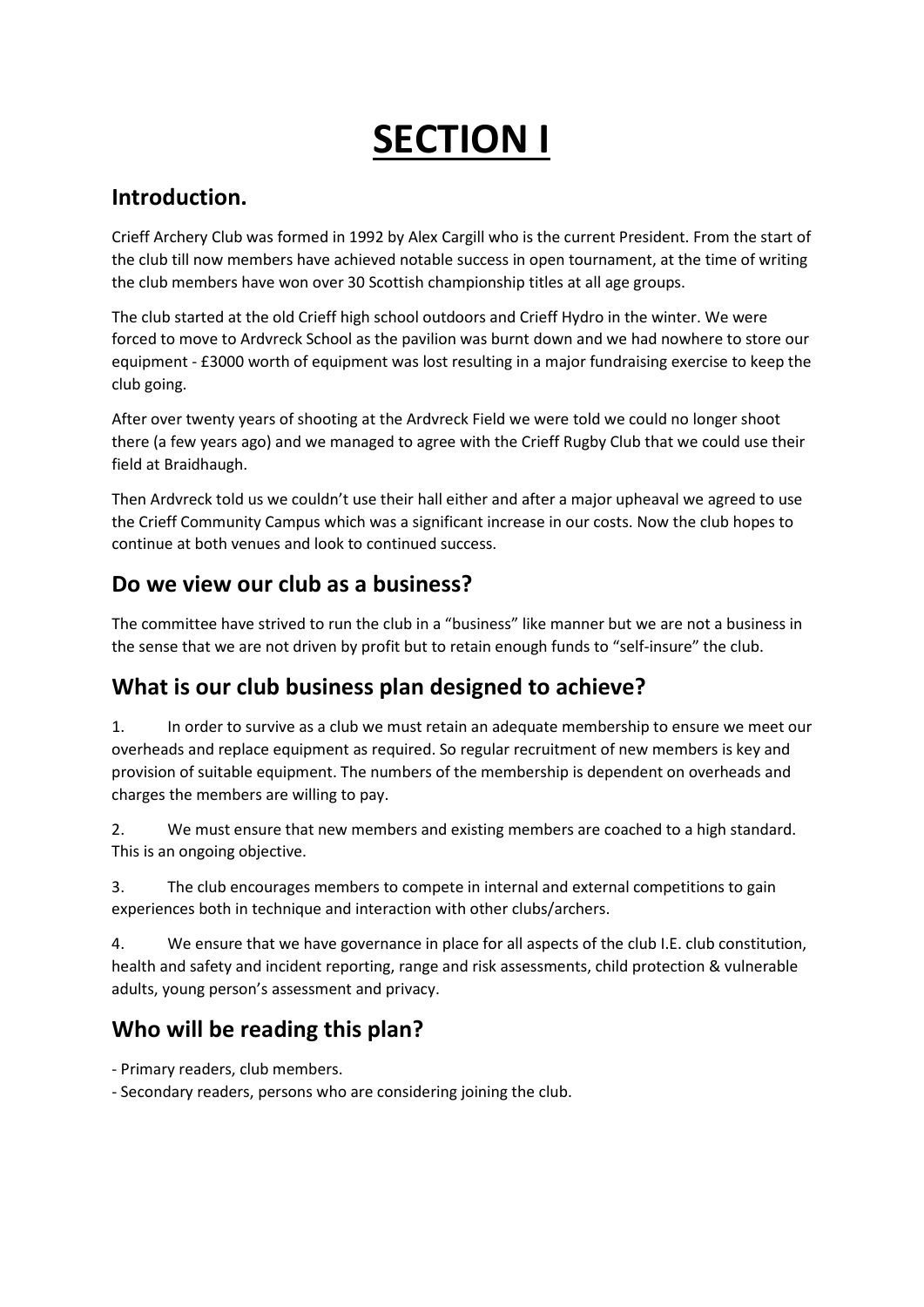### **Situational Analysis**

### **S.W.O.T Analysis.**

### Strengths

- Good coaching by experienced archers
- Good level of equipment
- Our own container. 8' by 20'
- Two qualified coaches levels 2 & 1
- Good mix of age groups
- High standard of shooting

### Weaknesses

- Continual turnover of membership
- Difficult to recruit members to committee
- Cost of membership
- Cost of equipment
- No succession plan
- Too high work to burden on a few committee members
- Retention of new members

### **Opportunities**

- To increase membership
- To distribute tasks to non-committee members
- To apply for assistance grants

### Threats

- Unable to meet our financial commitments
- We may not retain our shooting ground or hall
- Loss of members

### **Recent club trends at Crieff Archery Club**

- 1. New members have been recruited successfully, whilst retaining existing ones
- 2. Finances are strong at the moment
- 3. More archers are competing in external events, a good sign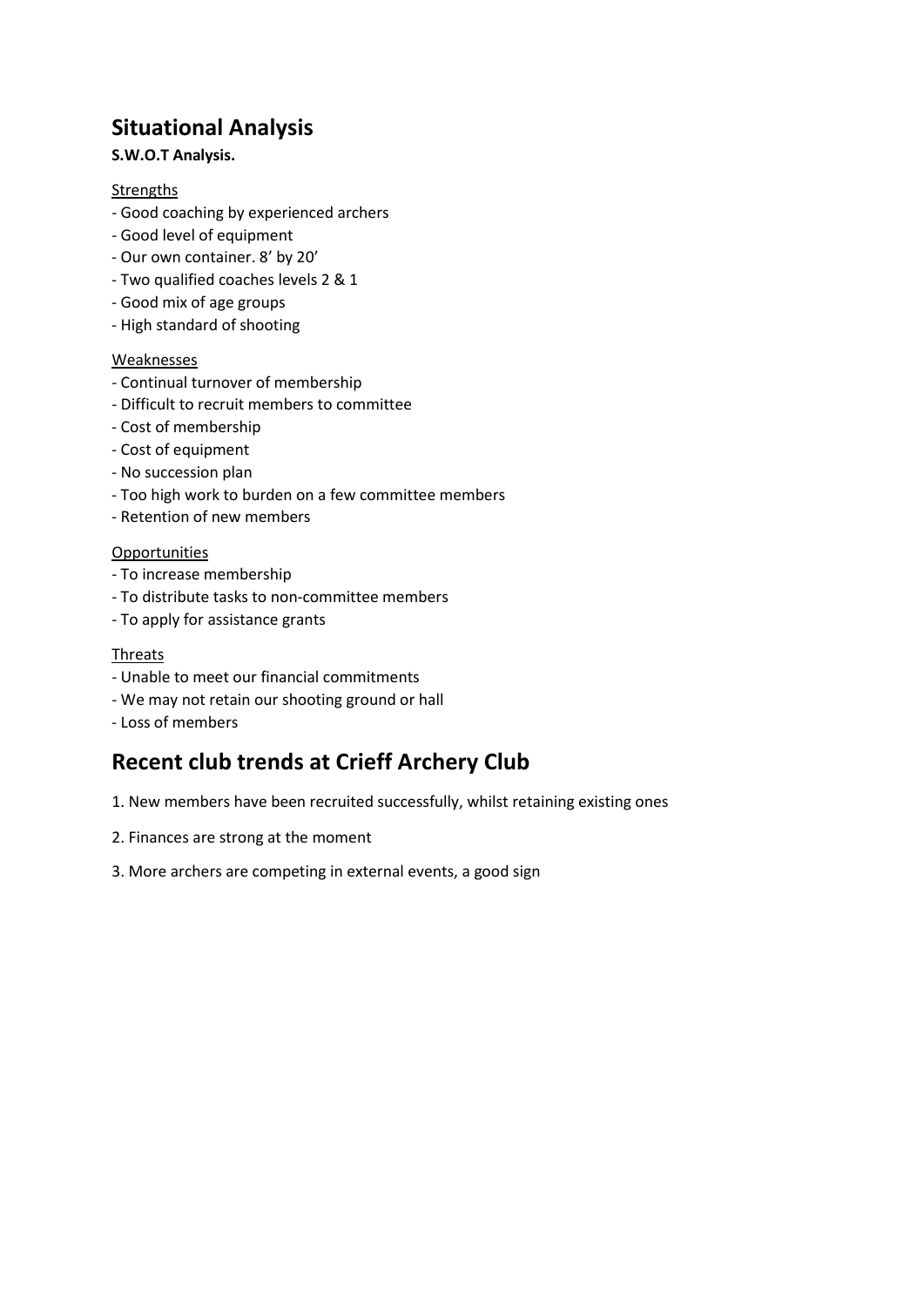## **SECTION II**

### **Where are we going?**

Purpose

Our purpose is the advancement of archery for those members who wish to reach a high standard and also for the casual archer who wish to shoot in a non-competitive environment.

## **SECTION III**

### **How are we going to get there?**

### Core area- Membership recruitment & retention

### **Strategy statement-**

We seek to achieve a membership of 30 members.

### **Smart objectives-**

Specific-

We will run recruitment sessions as required - ideally 2 per year.

### Measurable-

The numbers from each course who join and pay their club fees will determine this.

Achievable-

This is done by promoting the club by regular publicity and "word of mouth" to encourage new members – ongoing.

### Realistic-

The 30 membership is realistic, but the cost of the new hall has increased the fees and restricted numbers. We have been at 40 members in the past so it can be achieved. The ongoing problem is retention of members for a variety of reasons.

Timed-

We must retain at least 17 members to be viable (as of 2020) - the courses for new members is a target of twice yearly and as seen as necessary by the club committee.

### Initiatives-

Constant publicity in local magazines, newspapers, posters and social media. Come and try sessions for adults and children. Demonstrations to local clubs and organisations.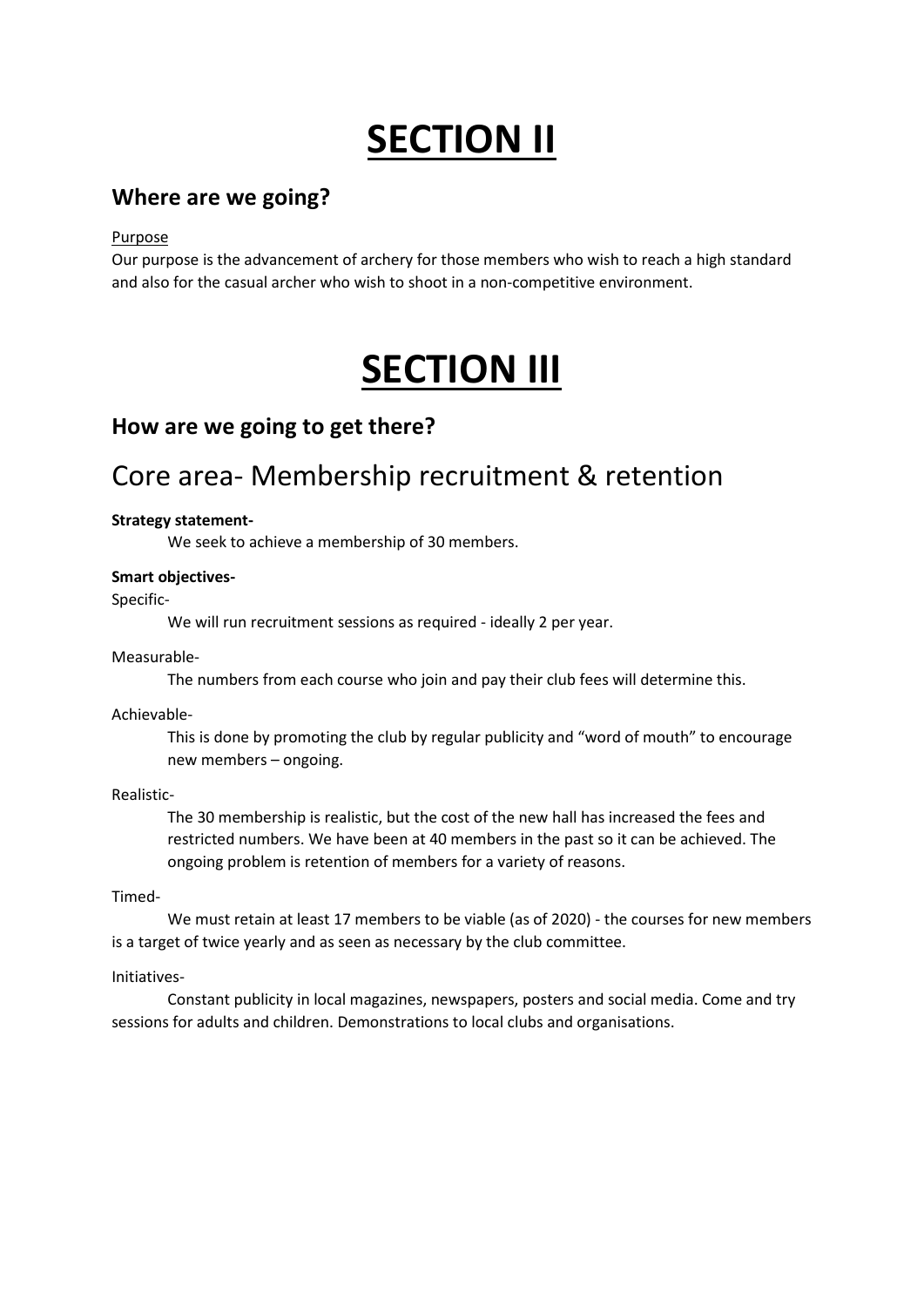### Core area- Club Governance

### **Strategy Statement.**

It is our plan to have in place all the necessary polices to effectively manage the club for the enjoyment and safety of all members.

### **Smart objectives.**

Specific- (all available on our website.)

-Beginners E-booklet.

-Different types of bows.

-AGB Guide to scoring and tournaments.

-SAA tournament diary.

-Archery safety

-Outdoor target rounds.

-Score sheets.

-Club constitution.

-Health, safety and incident reporting policy.

-Indoor archery range information and risk assessments.

-Outdoor archery range information and risk assessments.

-Safeguarding children, young people & vulnerable adult's policy.

-Young persons (16-18) assessment procedure.

-Privacy notice.

-Committee members.

-Guidance documents.

-Committee roles and responsibilities.

-Coaching rota.

-Coaching policy.

#### Measurable-

All these are in place and updated on our website- monitored by Archery GB and Scottish Archery Association.

#### Achievable-

Ongoing.

### Realistic-

All done.

### Timed-

Updated as required.

#### Initiatives-

The committee have strived to ensure the club is effectively governed by ensuring clear objectives have been set to achieve these policies.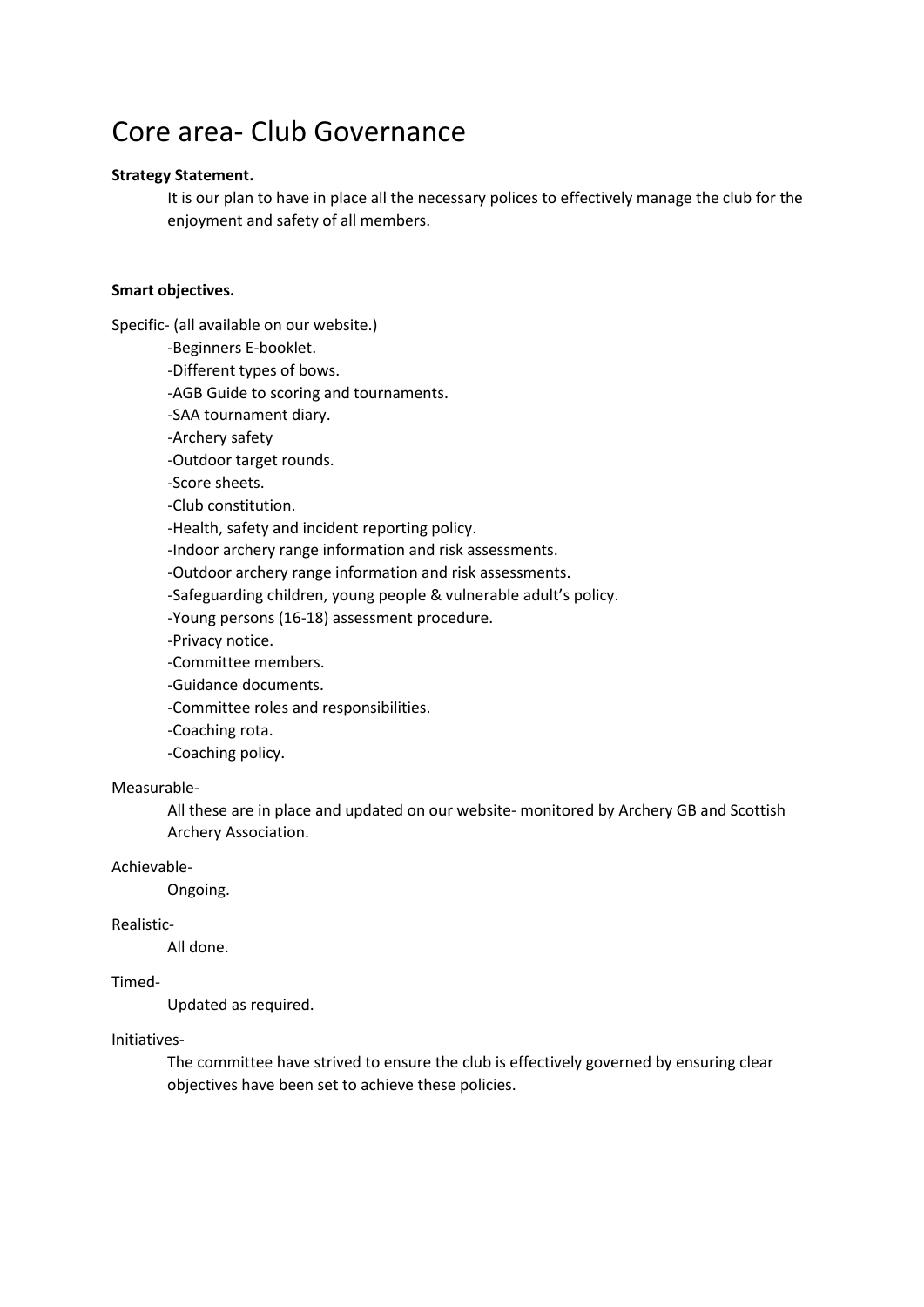### Core Area- Coaching

### **Strategy Statement**

Our strategy is to ensure we have coaches with the ability to train our members to shoot to high standards and to help set their equipment up in a manner to achieve high levels of performance.

### **SMART Objectives**

Specific-

Since the club started Alex Cargill has coached members. Alex has achieved master bowman status and has captained Scotland and represented Scotland for 5 years in top level competition, shooting for nearly half a century. He has coached over 30 members to become Scottish champions. Alex was a qualified instructor with the Grand National Archery Society. Denise King is a level 2 coach whilst Allan McDougall is currently level 1 and working towards

level 2 (2020). We are continually striving to increase the number of qualified coaches.

#### Measurable-

All our success are listed on our website for open competition and internal tournaments. Refer to website for list. They are a clear measure of the success the club coaching has achieved.

### Achievable-

There is no doubt that we can continue to develop our archers to Scottish / British teams and international standard.

Realistic-

The club has already demonstrated that this is realistic through the list of achievements on our website.

Timed-

The timing is such that we coach every week with a rota system and senior archers assist with beginners to help them progress.

#### Initiatives-

We are applying for courses through the SAA for another club "level 1"coach.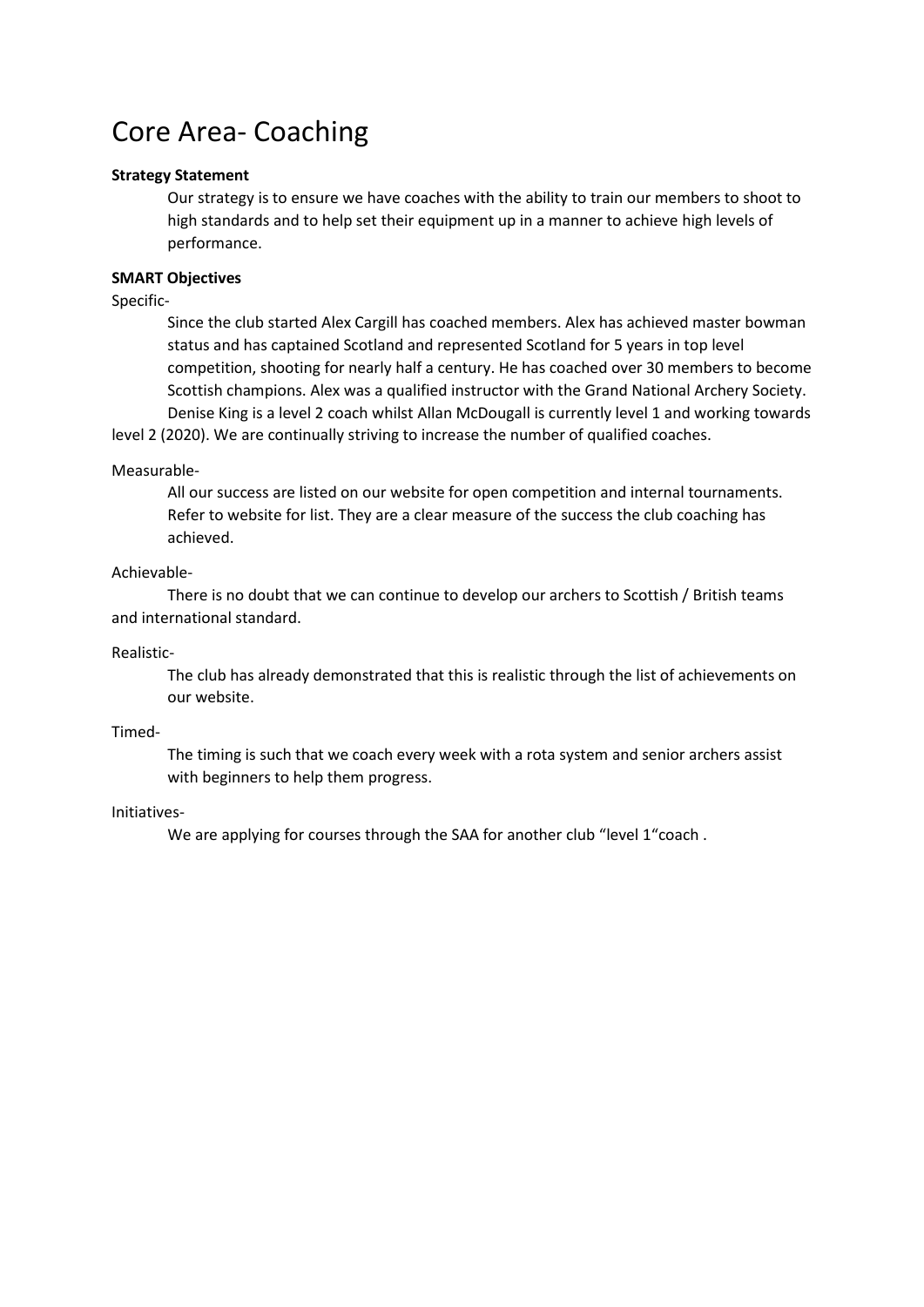### Core area- Financial Management

### **Strategy statement**

The treasurer specifically ensures that expenditure is kept within budget, whilst meeting all our necessary financial commitments, thereby enabling fees to be kept to a minimum.

### **Smart Objectives**

### Specific-

Our treasurer specifically ensures that we have funds to meet our commitments.

Measurable-

Clearly stated in our annual audited accounts.

Achievable-

Achieved by constant monitoring.

### Realistic-

Absolutely. Due to careful monitoring the fees were recently reduced for season 2020 - 21

### Timed-

Monitored monthly

Initiatives-

Whilst our accounts are in order we are not complacent and we will adjust club fees as necessary to keep the finances in order.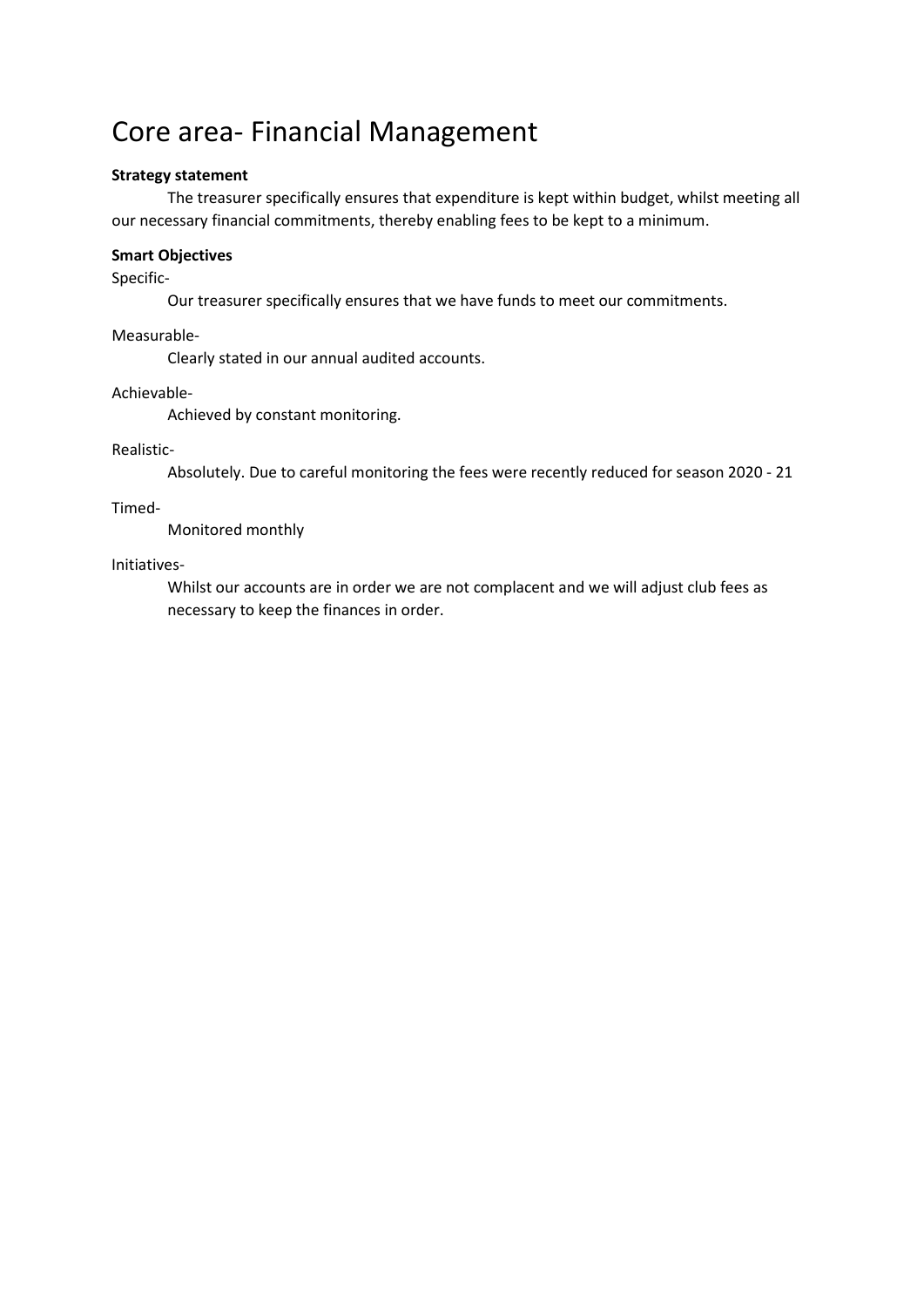### Core area- Competitions

### **Strategy statement**

The club believes in a healthy level of club competition and also supports and encourages members to participate in external competitions.

### **Smart Objectives**

Specific-

The club has 4 annual competitions and a fun shoot. All external competitions are linked on our website through SAA. Archery GB also have a complete program of tournaments. The club also has a handicap program shooting regularly.

### Measurable-

4/5 per annum is as much as we can comfortably fit in. Our success and results are listed on our website backed up by external publicity.

#### Achievable-

They have been running since the beginning of the club and are achievable.

### Realistic-

Definitely.

### Timed-

Specific times are allocated to these.

#### Initiatives-

Flexible rounds at competitions to suit all levels and abilities. Plenty of prizes too.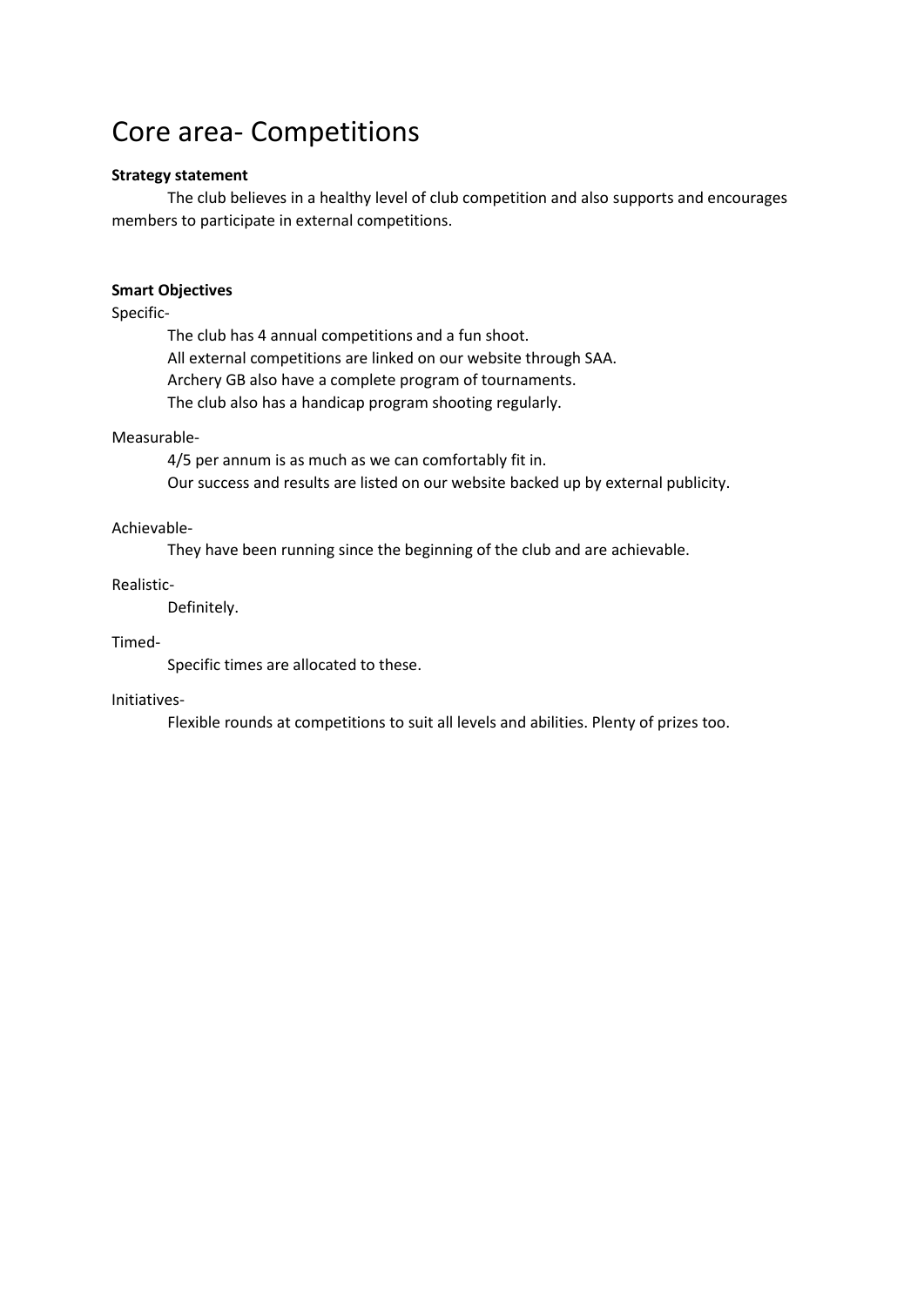### Core area- Partnership

#### **Strategy statement**

We work closely with SAA and Archery GB, live active, Crieff Community Campus, and Crieff Rugby Club to further the clubs involvement in the community.

### **Smart Objectives**

Specific-

We have achieved the "Silver" paces award and have had recent meetings with the SAA to involve the club in a wider platform

Measurable-

These have been measured by the fact that we have achieved grants for the club as a testimony to our involvement.

Achievable-

Yes.

Realistic-

Ongoing.

Timed-

Each year.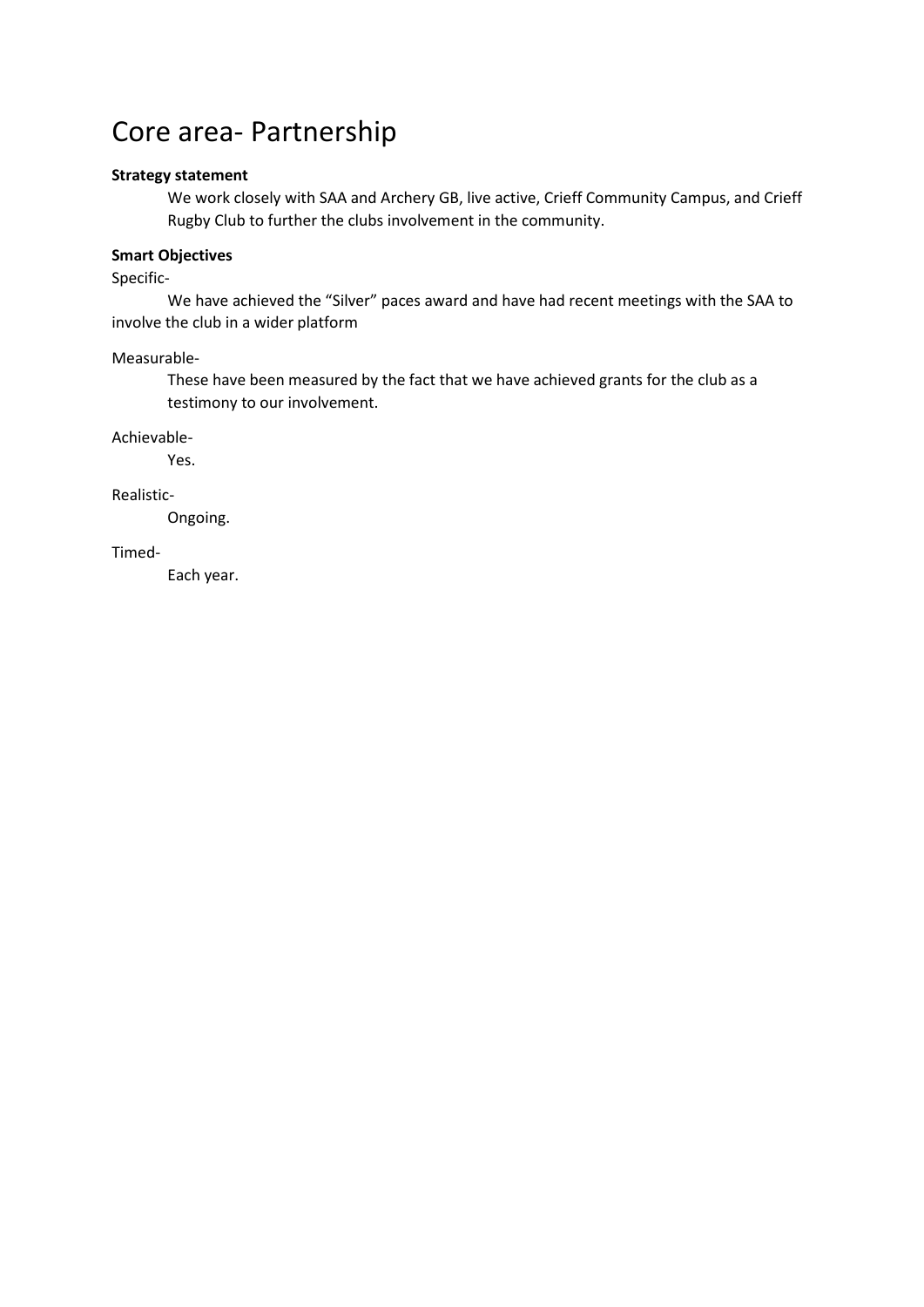### Core area- Equipment

### **Strategy statement**

The club strives to provide enough equipment to further the objectives of members and the club. The equipment is high quality and will be maintained in a secured storage container outdoors and a locked cupboard indoors. As equipment wears out it will be replaced or repaired as necessary.

#### **Smart Objectives**

Specific-

We have high quality Danage targets. Plenty of beginner's equipment - bows, quivers, stand, slings, strings, arrows and tabs. High level metal detector and arrow puller.

Measurable-

We audit equipment monthly.

#### Achievable-

Our club members fletch arrows, setup bows, and ensure all is in good order.

#### Realistic-

Absolutely.

#### Timed-

Ongoing.

#### Initiatives-

We have managed to get some equipment free through donation to the club from other archers and clubs. Also we were able to get good prices on new targets.

### Core area- Club clothing

#### **Strategy statement**

The club colours are currently Red top and Black bottoms.

#### **Smart Objectives**

#### Specific-

We have an arrangement with a local supplier to get polo shirts and hoodies at good prices.

We have recently given the members the option of adding the club logo onto the back of our polo shirts.

Measurable-

All members wear the colours at tournaments.

Achievable-

Done.

Realistic-

Yes.

Timed-

Ordered for members as they are needed.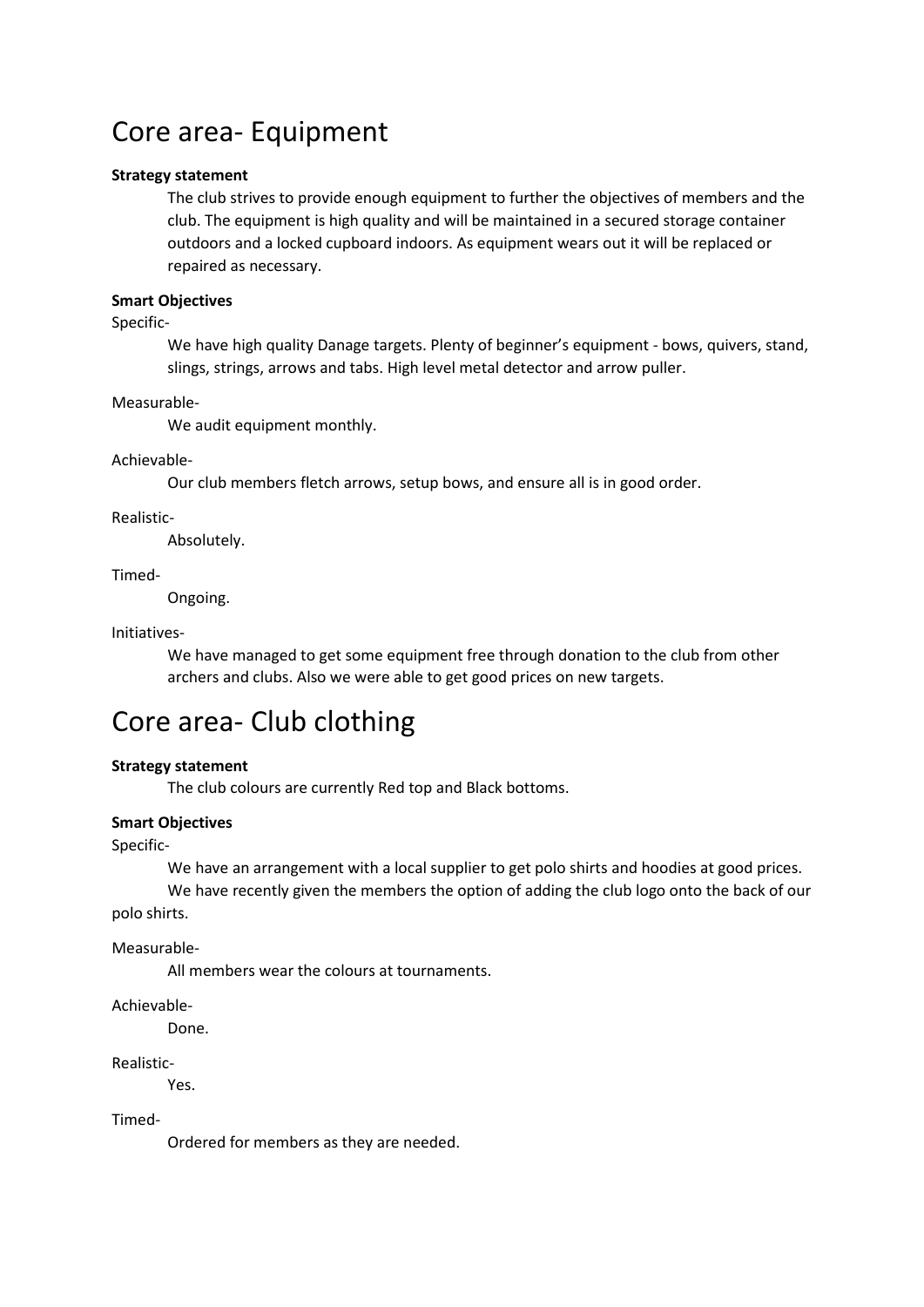Initiatives-

We have negotiated excellent prices on the garments.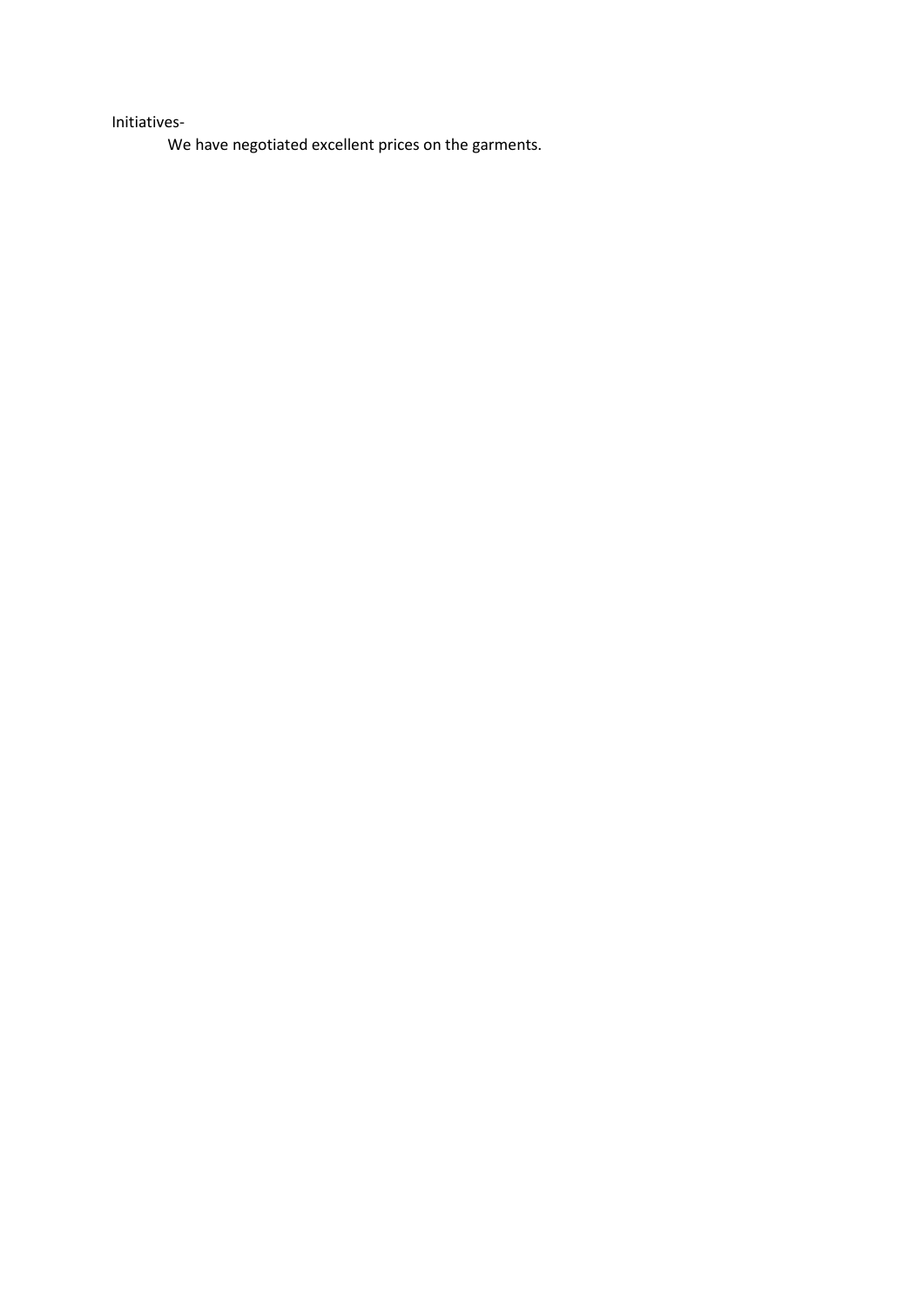# **SECTION IV**

### **Who is Accountable?**

| Core area of our club                                                    | Person accountable                                                             | Supported by                                     |
|--------------------------------------------------------------------------|--------------------------------------------------------------------------------|--------------------------------------------------|
| Membership recruitment<br><b>Membership Retention</b><br>Club Governance | President<br>President<br>President<br>Club Coach                              | Committee<br>Committee<br>Committee<br>Committee |
| <b>Coaching Etc</b>                                                      |                                                                                |                                                  |
| <b>Training</b>                                                          |                                                                                |                                                  |
| Person<br>Allan McDougall<br>Alison Inger                                | <b>Training Required</b><br>Level 2 coaching course<br>Level 1 coaching course |                                                  |